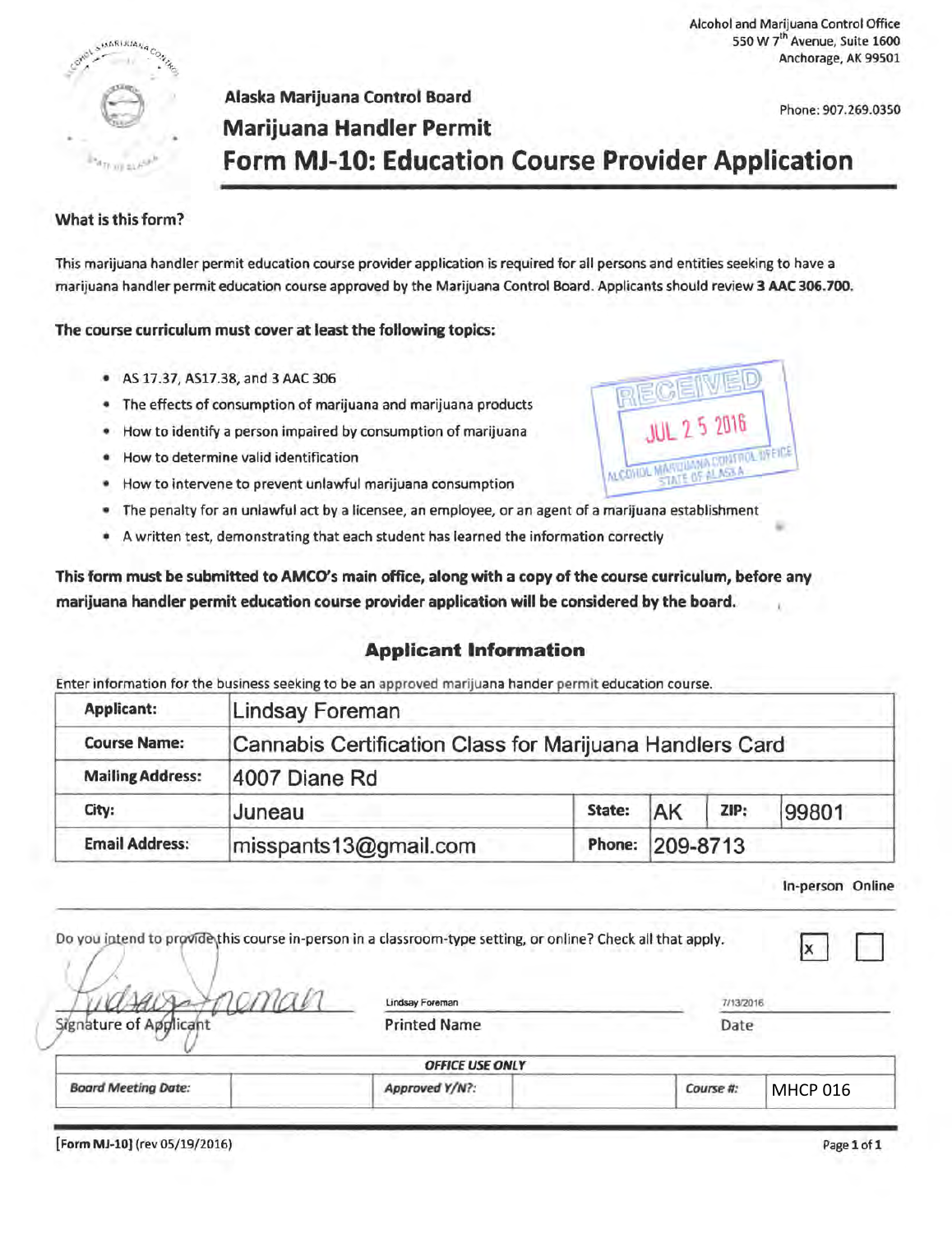## Marijuana Handler Permit Card

**Curriculum** 

The curriculum will provide the handler with the training and knowledge outlined in Alaska Statute 17 .38. The class will be presented with a PowerPoint presentation and be held in classroom style setting. The class will be 6 hours in length with 2 short break and a half hour lunch.

- Registration
- AAC 306 Article 1-9
- AS 17.37-17.38
- Review and questions
- Break
- Proper identification



- Impairments and how to identify and prevent problems
- Lunch
- Review and questions
- Test

## TEST QUESTION

- 1. What are some of the rules that the State of Alaska requires an operator to have in place to run a marijuana establishment?
	- a. Employee training
	- b. Waste disposal
	- c. Qualification
	- d. Security
	- e. All of the above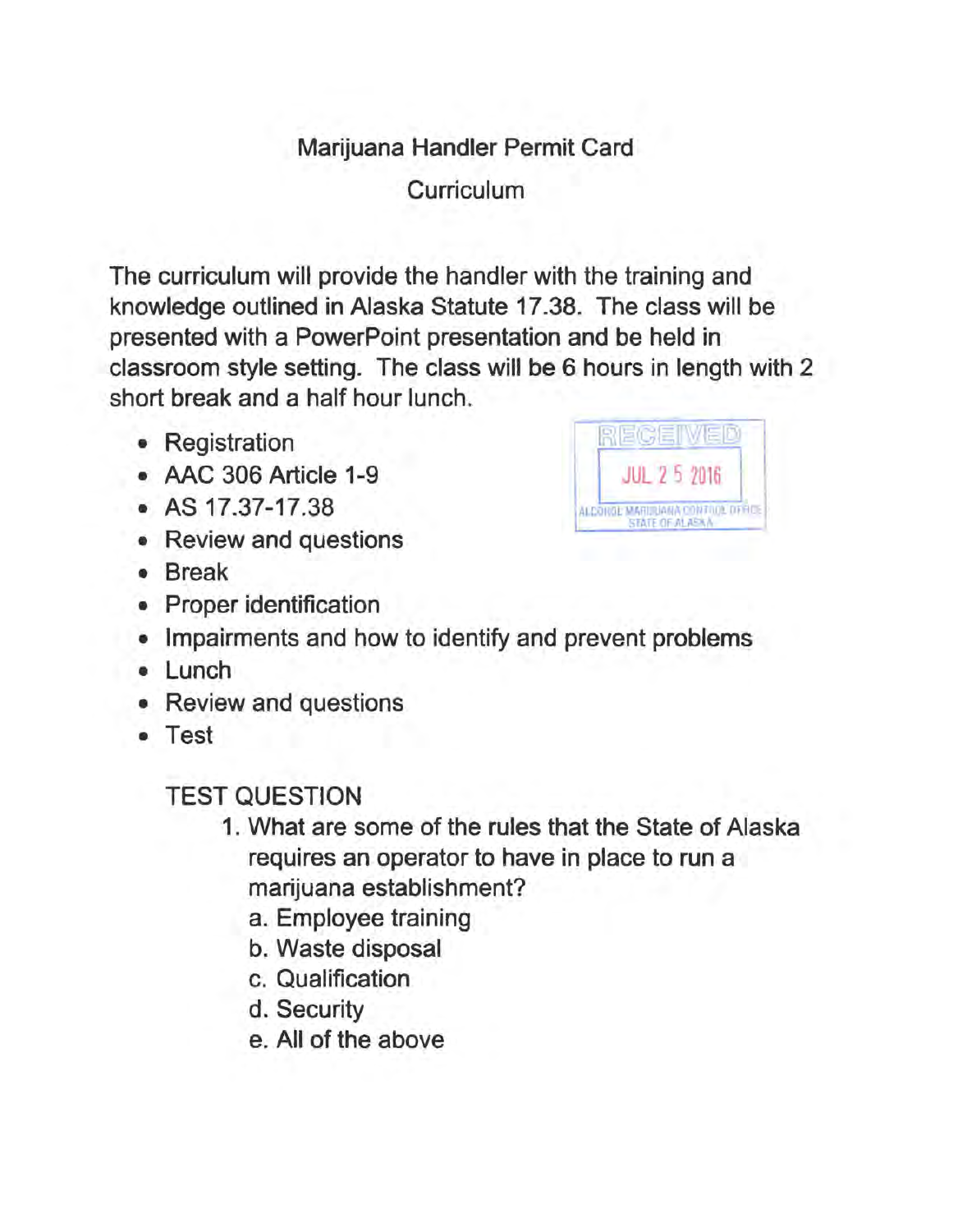2. In the State of Alaska, you need a Food Handlers Card to sell marijuana? T/F

万尾回

**JUL 2 5 2016** 

- 3. What is the minimum distance from a public school can a marijuana establishment reside?
- 4. A marijuana supplier facility can hand out samples to retail stores? T/F
- 5. At a retail marijuana store, where are the, "No one under 21 years of age" sign hung?
- 6. The State of Alaska allows both marijuana stores and liquor stores to be in a shared building? T/F
- 7. It is legal to place marijuana advertising on public property, according to the State Alaska law? T/F
- 8. What is the minimum age for marijuana consumption in the State of Alaska?
- 9. Selling marijuana to a person with a criminal record is allowed in the State of Alaska. T/F
- 10. Can marijuana consumption be allowed at the retail store?
- 11. Marijuana does not have a pull date and can be shelved and is up to the retailer's discretion. T/F
- 12. It is illegal to sell marijuana over the internet. T/F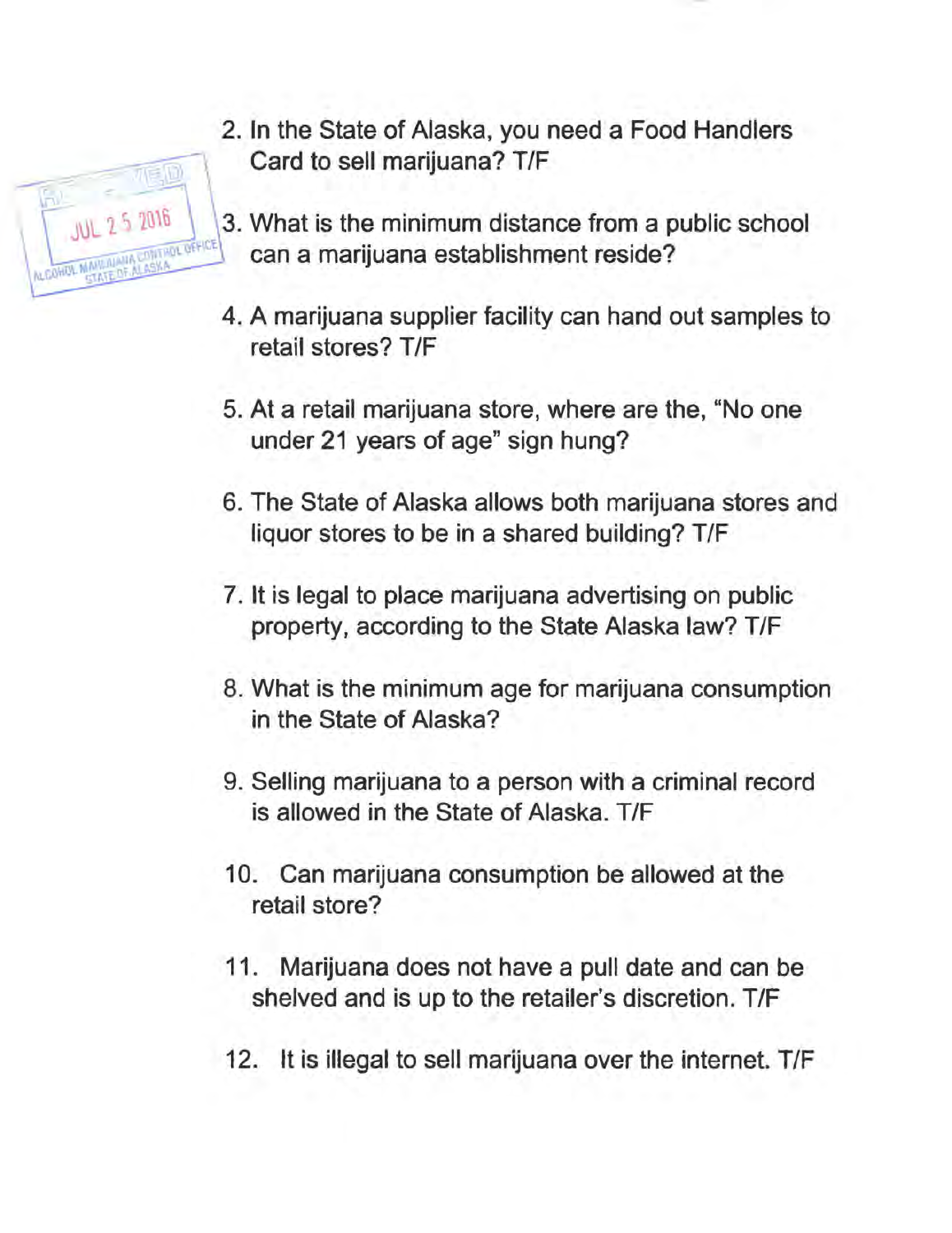- 13. A marijuana handler's card needs to be on the person while working at the marijuana establishment. T/F
- 14. Marijuana establishments do not have the right to refuse selling product to anyone. T/F
- 15. The proper forms of identification are
	- a. Up to date and unaltered passport
	- b. Up to date and unaltered driver license
	- c. Instruction permit
	- d. ID of any state of the USA, District of Columbia, and Canada
	- e. All of the above
- 16. There is no limit to the amount of marijuana being sold to anyone person at any one time. T/F
- 17. Which is a true statement
	- a. There is no limit on size of signage used for advertising cannabis
	- b. It is legal to have signage on a vehicle in transit
	- c. You cannot place marijuana advertising on a college campus
	- d. There is no limit on the amount of signage used for advertising a business of selling marijuana
- 18. An employee can smoke samples that are given to the retail store. T/F
- 19. Are marijuana facilities required under law to submit to random sampling?
- 20. What Alaska law addresses use for medical marijuana?

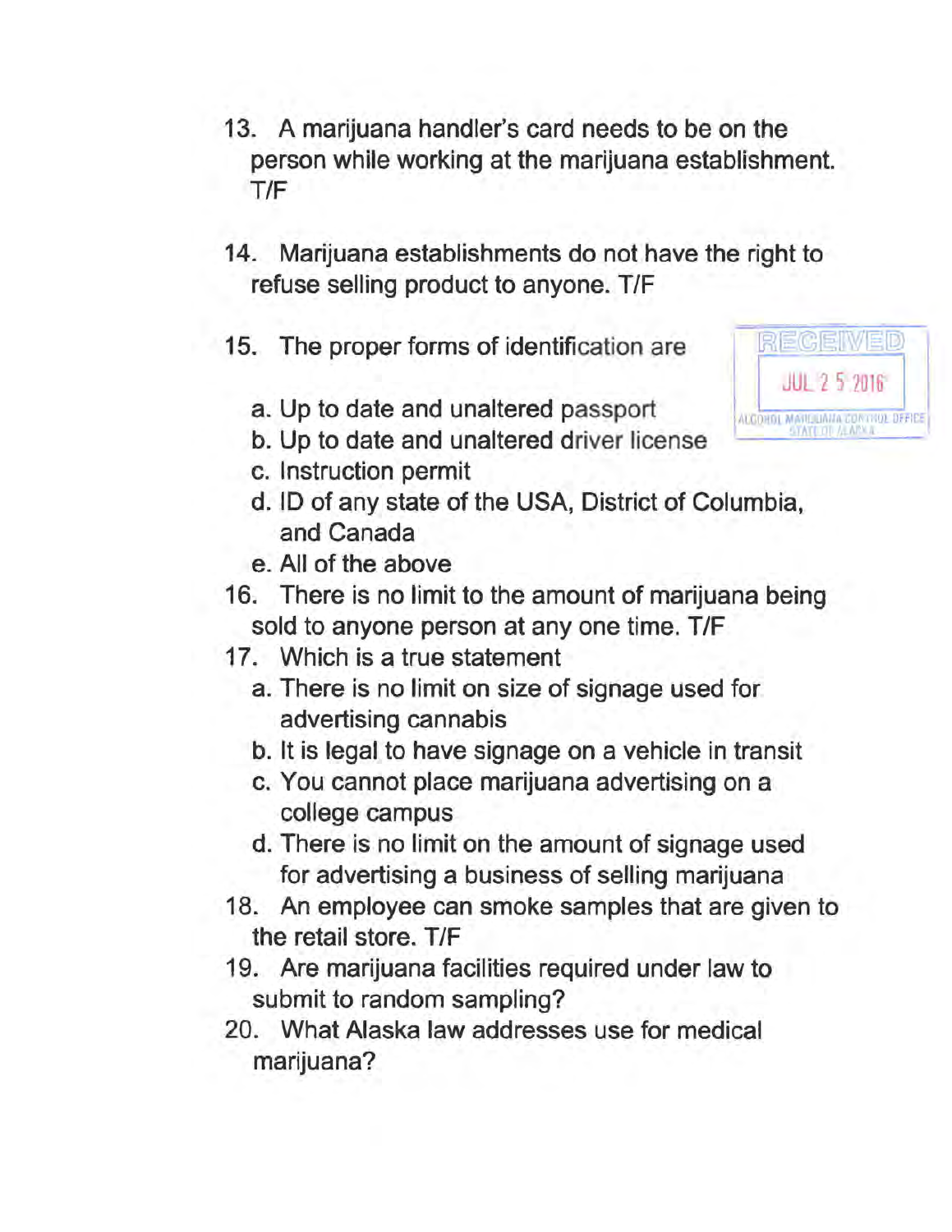- 21. Any form of container is acceptable for moving marijuana products by the cultivation facility. T/F
- 22. Tracking and inventory of marijuana products is mandatory according to the State of Alaska law. T/F
- 23. Twenty pounds is the maximum amount of marijuana that can be delivered to a retail store for repackaging. T/F
- 24. A marijuana cultivation facility does not have to have video surveillance to conduct business. T/F
- 25. Can a person who has a felony conviction be licensed to operate in the marijuana industry?
- 26. Marijuana manufacturing facilities are required to keep an up to date food and safety permit from the Department of Environmental Conservation. T/F
- 27. A person who transport marijuana is not required to have a Marijuana Handlers Card (MHC). T/F
- 28. If a violation is committed by an employee, can the Marijuana Control board cease the businesses license to operate? f a violation is committed by an employee, can the<br>rijuana Control board cease the businesses<br>inse to operate?<br>What are some red flag that an ID may be
- 29. fraudulent? JUL 1 S 101G
	- a. The ID is out of state  $\frac{1}{\text{Cov}_\text{G}}$   $\frac{1}{\text{Cov}_\text{G}}$   $\frac{1}{\text{Cov}_\text{G}}$   $\frac{1}{\text{Cov}_\text{G}}$   $\frac{1}{\text{Cov}_\text{G}}$   $\frac{1}{\text{Cov}_\text{G}}$   $\frac{1}{\text{Cov}_\text{G}}$   $\frac{1}{\text{Cov}_\text{G}}$   $\frac{1}{\text{Cov}_\text{G}}$   $\frac{1}{\text{Cov}_\text{G}}$   $\frac{1}{\text{Cov}_\text{G}}$   $\frac{1}{\text{Cov}_$
	-
	- c. The persons hair style is different
	- d. Military ID
- 30. Is inventory and tracking part of the required law under the State of Alaska?
- 31. You have the right to keep an ID that is proven to be false? T/F
- 32. What is the main chemical found in marijuana?
- 33. It is legal to drive while under the influence of marijuana? T/F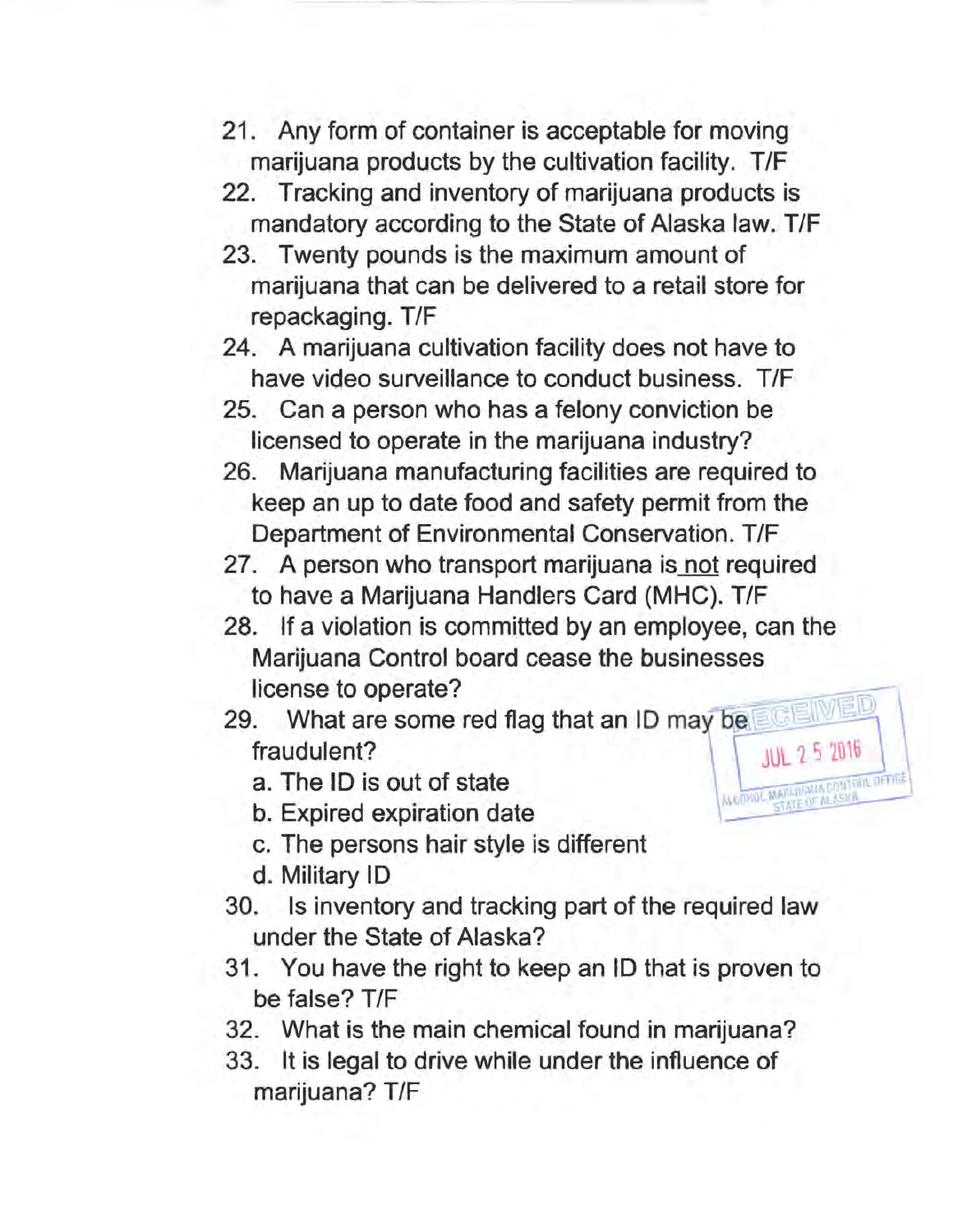- 34. What is the application fee for a marijuana business?
- 35. The marijuana control board is not allowed to deny an application that has not been filled out properly. T/F
- 36. Being nervous is a red flag that a consumer may be using a false ID. T/F
- 37. List 3 question you should ask a person if you suspect they are attempting to purchase marijuana with a fake ID.
- 38. New Alaska ID have a bar code on the back and a picture of the State of AK on the front. T/F
- 39. Using marijuana products affects your motor skills, reaction time, and judgement. T/F
- 40. A business day is Monday-Friday which does not include Saturday and Sunday. T/F
- 41. What chemical is released in the brain by THC?
- 42. Which aspect of an ID should be <u>least</u> trusted?<br>a. Eye color
	- a. Eye color  $\blacksquare$   $\blacksquare$   $\blacksquare$   $\blacksquare$   $\blacksquare$   $\blacksquare$   $\blacksquare$   $\blacksquare$   $\blacksquare$   $\blacksquare$   $\blacksquare$   $\blacksquare$   $\blacksquare$   $\blacksquare$   $\blacksquare$   $\blacksquare$   $\blacksquare$   $\blacksquare$   $\blacksquare$   $\blacksquare$   $\blacksquare$   $\blacksquare$   $\blacksquare$   $\blacksquare$   $\blacksquare$   $\blacksquare$   $\blacksquare$   $\blacksquare$   $\blacksquare$   $\blacksquare$
	-
	- b. Hai~ style \ '""" JUL. 2 5 2016
	- $d. Height$
- 43. What is written in the new Alaska ID cards in the upper right corner?
- 44. You can use a breathalyzer to measure how much a person is under the influence of marijuana? T/F
- 45. It is okay for a customer to consume marijuana products at a retail store if they have a Marijuana Handler Card too. T/F
- 46. It is okay to sell marijuana product to a person who is under the influence of alcohol, as long as they have valid ID. T/F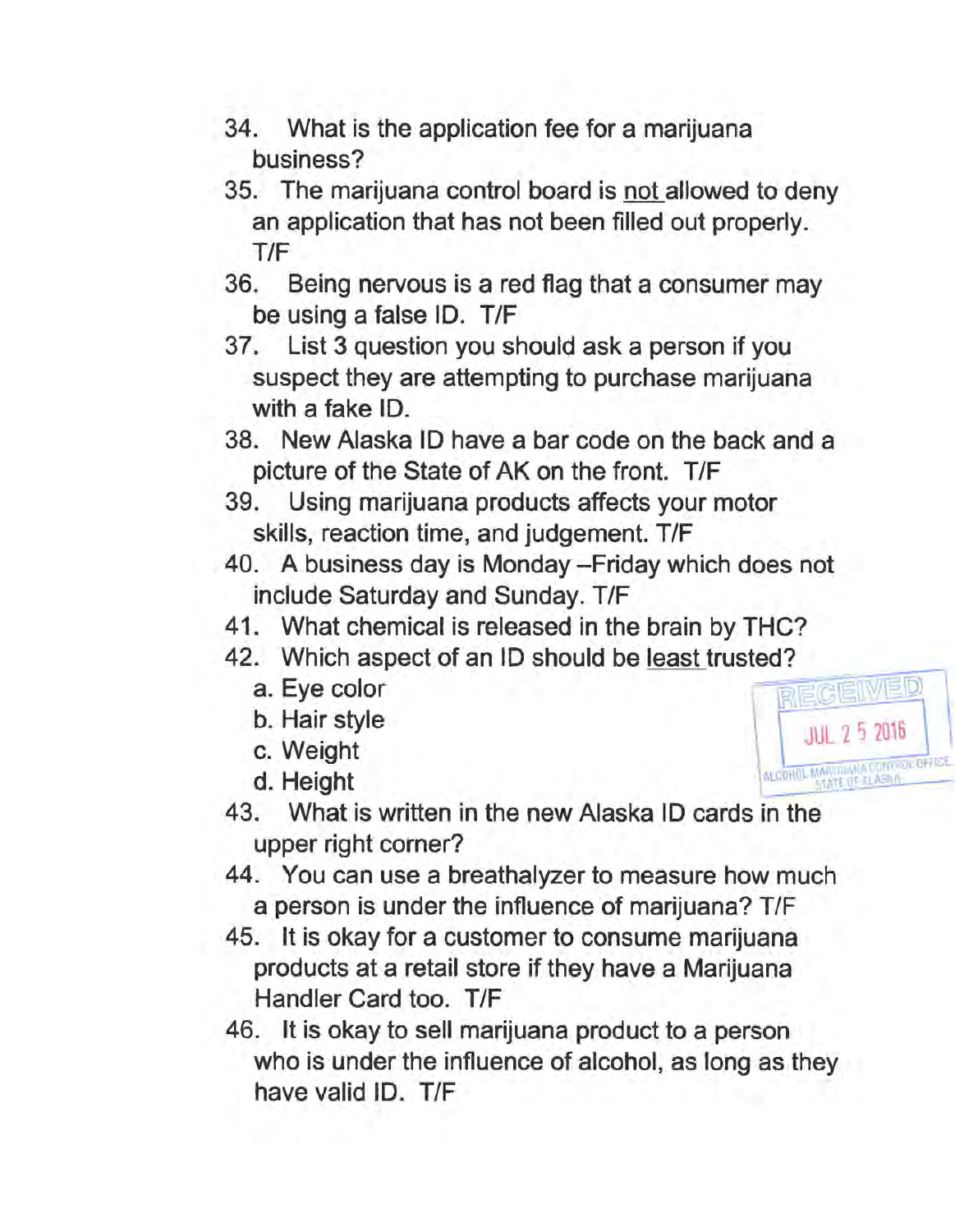- 47. How many days does a person who is employed to sell marijuana have to obtain their MHC?
- 48. Which form of ID is not acceptable under Alaska State Law for purchasing marijuana?
	- a. School ID
	- b. Voters registration card
	- c. Credit card
	- d. All of the above
- 49. What is the fine for attempting the purchase of marijuana with false identification?
- 50. Does the marijuana control board have the right to inspect a marijuana facility at any reasonable time?

### **A NSWERS**

- 1. E. all of the above
- 2. False
- 3. 500 ft.
- 4. True
- 5. On every area of entry
- 6. False
- 7. False
- 8. 21 years of age
- 9. False
- 10. No
- 11. False
- 12. True
- 13. True
- 14. False
- 15. E
- 16. False

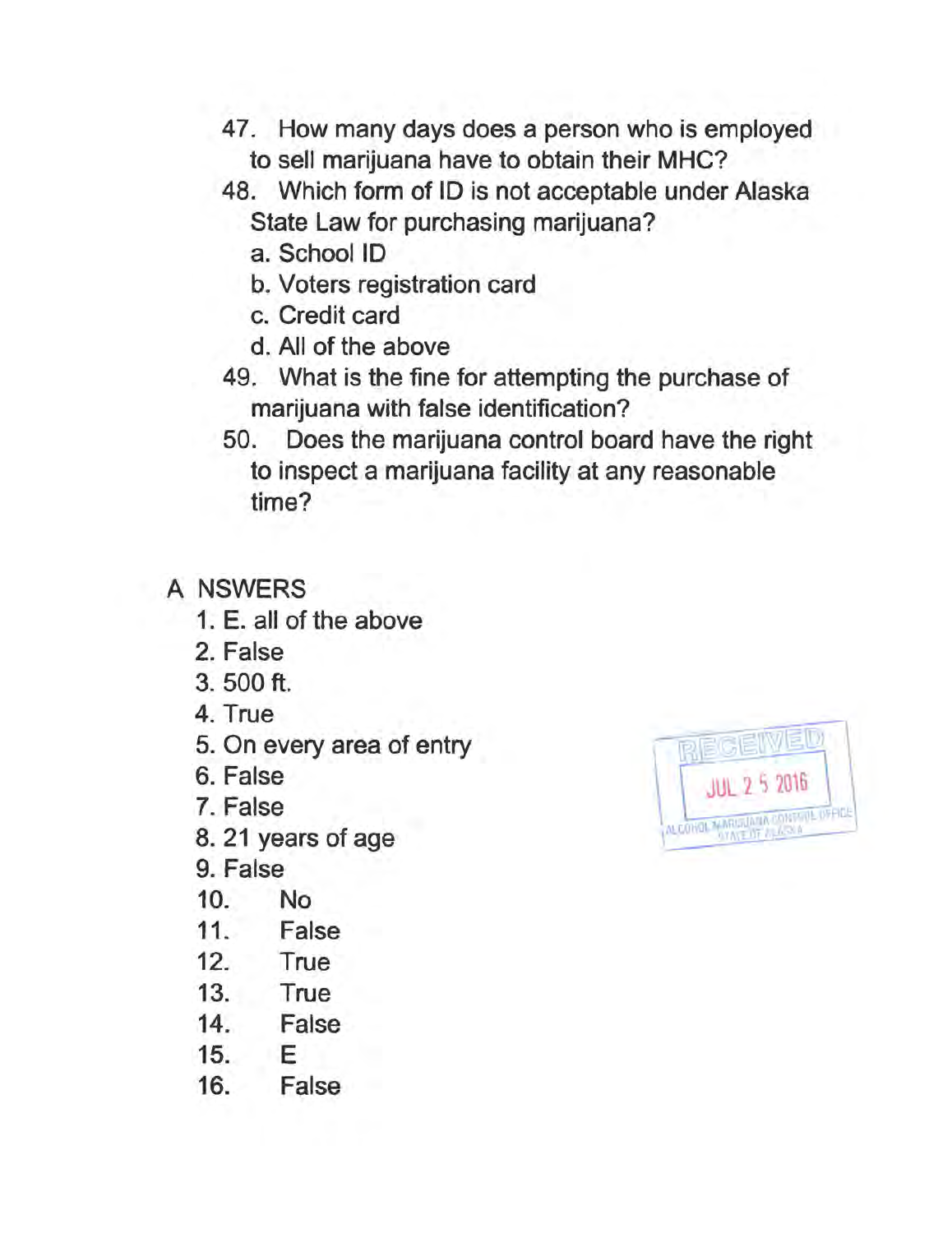- 17. C<br>18. Fa
- False
- 19. Yes
- 20. AS 17.37
- 21. False
- 22. True
- 23. False, 5 lbs.
- 24. False
- 25. No
- 26. True
- 27. False
- 28. Yes
- 29. B
- 
- 
- 
- 
- 
- 34. \$1,000
- 35. False
- 36. True
- 37. Date of birth, Address, How old they are
- 38. True
- 39. True
- 40. True
- 41. Dopamine
- 42. B
- 43. USA
- 44. F
- 45. F
- 46. F
- 47. 30 days after hire
- 48. D